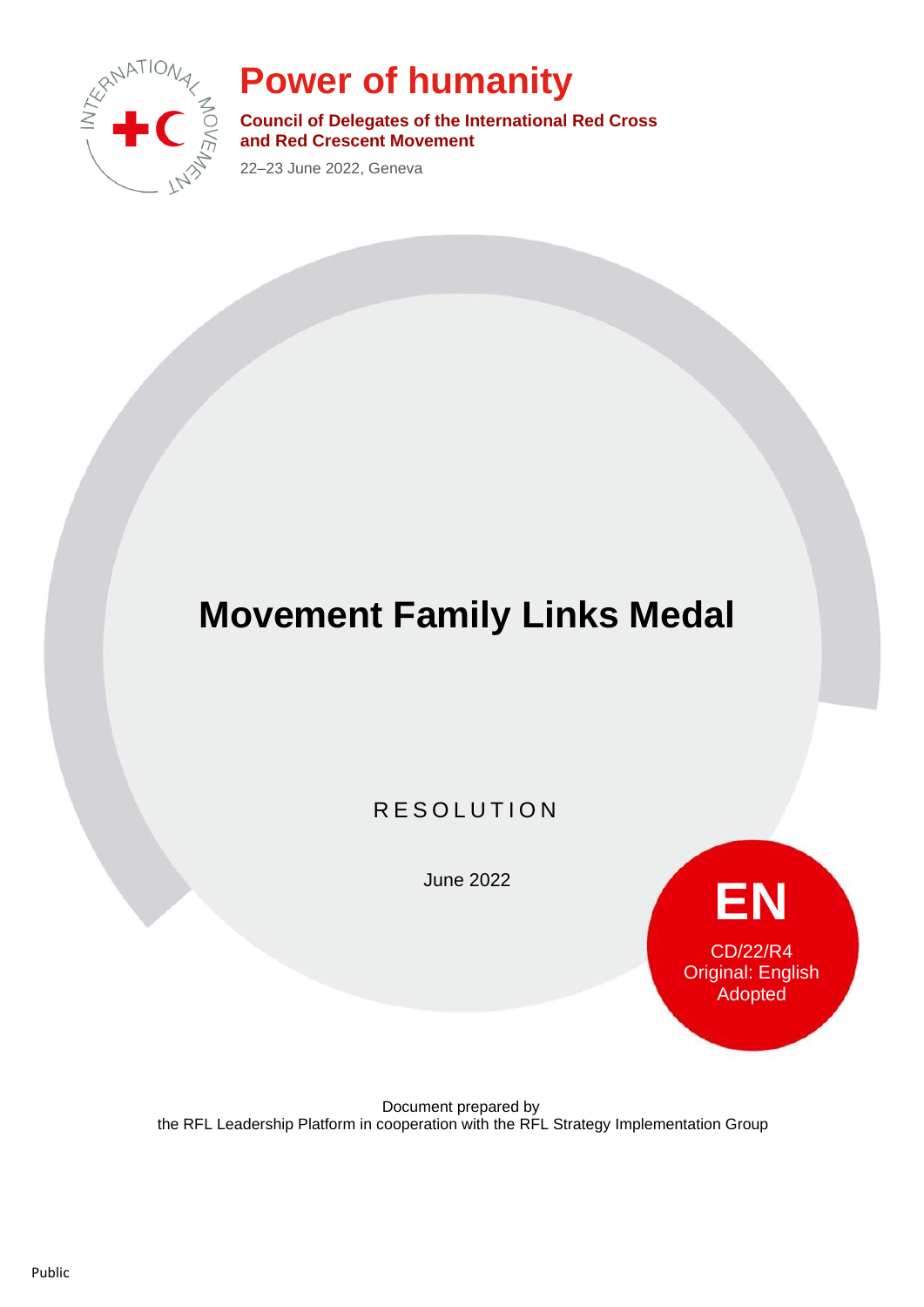### **Movement Family Links Medal**

The Council of Delegates,

*recognizing* the suffering endured by people who have been separated from their loved ones or who have not had news about their fate and whereabouts, and the outstanding work carried out by staff and volunteers of the components of the International Red Cross and Red Crescent Movement (Movement) to address the needs of these people by restoring family links (RFL),

*recognizing also* the importance of RFL activities, such as the exchange of family news, restoring contact between separated families, facilitating their reunion, clarifying the fate and whereabouts of missing persons and supporting families of the missing, and *recalling* the recognition of these activities in international humanitarian law as well as in the Statutes of the Movement and resolutions of the International Conference of the Red Cross and Red Crescent and of the Council of Delegates, including the role of the Central Tracing Agency of the International Committee of the Red Cross,

*noting* the adoption by the 2019 Council of Delegates of Resolution 6, "Restoring Family Links: Strategy for the International Red Cross and Red Crescent Movement 2020–2025", which, inter alia, welcomed the proposal to create a Movement RFL medal and entrusted the RFL Leadership Platform with developing regulations for the medal, in consultation with all components of the Movement, and submitting those regulations to the 2021 Council of Delegates for adoption so that the first recipients could be awarded the medal,

*welcoming* the work carried out by the RFL Leadership Platform in close cooperation with the RFL Strategy Implementation Group and the consultations undertaken with all components of the Movement on the regulations for awarding the medal,

*noting* that, while the RFL Leadership Platform regrets missing the opportunity to give due recognition to RFL staff and volunteers at the Council of Delegates in June 2022, it has decided to suspend the nomination process and postpone the awarding of the medal until the next Council of Delegates, in 2023, owing to the data breach impacting the RFL services of the whole Family Links Network,

- 1. *establishes* a Movement RFL medal for outstanding services in the field of RFL and *adopts* the name "Movement Family Links Medal";
- 2. *decides* that the medal shall be awarded first and foremost to staff and volunteers of the Movement;
- 3. *specifies* that the medal shall in principle be awarded to no more than five recipients every two years on the occasion of the Council of Delegates;
- 4. *adopts* the regulations for awarding the medal annexed to this resolution;
- 5. *requests* that the RFL Leadership Platform select the recipients of the medal;
- 6. *invites* a member of the RFL Leadership Platform to confer the medal on the recipients or deliver it to a representative of their organization at a ceremony on the occasion of the Council of Delegates.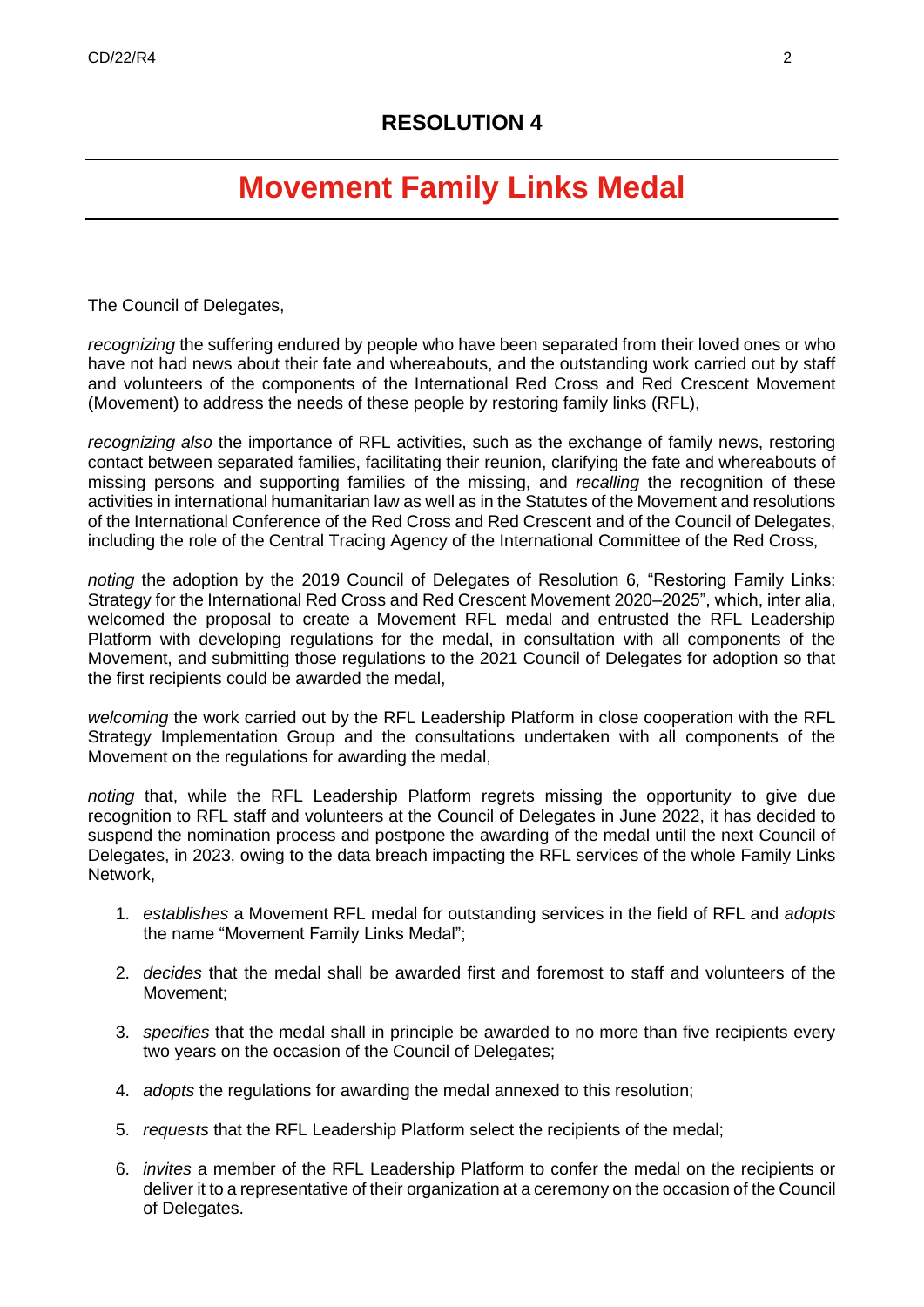### **Annex: Regulations for the Movement Family Links Medal**

#### **Preamble**

The staff and volunteers of the International Red Cross and Red Crescent Movement (Movement) in the Family Links Network across the world are doing truly outstanding work that addresses some of the most basic and important human needs: to be in contact with loved ones and to know where they are and what has become of them. They often carry out their activities under harsh conditions in remote, difficult-to-access areas, working tirelessly for years without recognition. Thanks to their close contact with people in need, they sometimes find innovative and creative ways to overcome obstacles and offer services to those who need them.

#### **1. Purpose**

The Movement Family Links Medal pays tribute to and recognizes individuals or groups of individuals who have provided outstanding services in the field of restoring family links (RFL), whether in situations of armed conflict, other situations of violence, disasters or other situations requiring a humanitarian response, including in the context of migration. The medal is also intended to help promote, increase the visibility of and garner recognition for RFL services within the Movement and beyond.

#### **2. Recipients and criteria**

Recipients shall be primarily staff and volunteers of National Red Cross and Red Crescent Societies (National Societies) who work on the front lines providing RFL services in contexts where there is great need, including in acute emergency situations, and who have distinguished themselves through exceptional service and devotion. Recipients may also be staff of the International Committee of the Red Cross (ICRC) or the International Federation of Red Cross and Red Crescent Societies (IFRC).

The medal may also be awarded in recognition of a significant contribution to the development of efficient and sustainable RFL services.

In exceptional circumstances, an individual or a team from an organization or entity outside the Movement (e.g. community-based organization, family association, private-sector company, academic institution, international NGO) may be considered if, as part of their support for or collaboration with components of the Movement, they have made an outstanding contribution to the development of the Movement's RFL services or helped to reunite families, to restore people's contact with loved ones, to clarify the fate and whereabouts of missing people, or to provide support to families of missing people or separated families.

Candidates can be nominated in line with the two non-cumulative criteria below.

#### **2.1 Significant RFL casework and operations in regular or emergency situations**

The recipient may be a staff member, volunteer or team who has:

- provided RFL services in a particularly persistent, dedicated and possibly courageous way, thus helping families to reunite, helping people to maintain or restore contact with their loved ones, or helping to bring answers or support to families who had been without news of a loved one for a prolonged period of time and/or
- carried out significant RFL response operations in one or several emergency operations.

#### **2.2 RFL service development and innovative initiatives**

The recipient may be a staff member, volunteer or team who has:

• contributed significantly to the development of an efficient and impactful RFL service over a period of several years and/or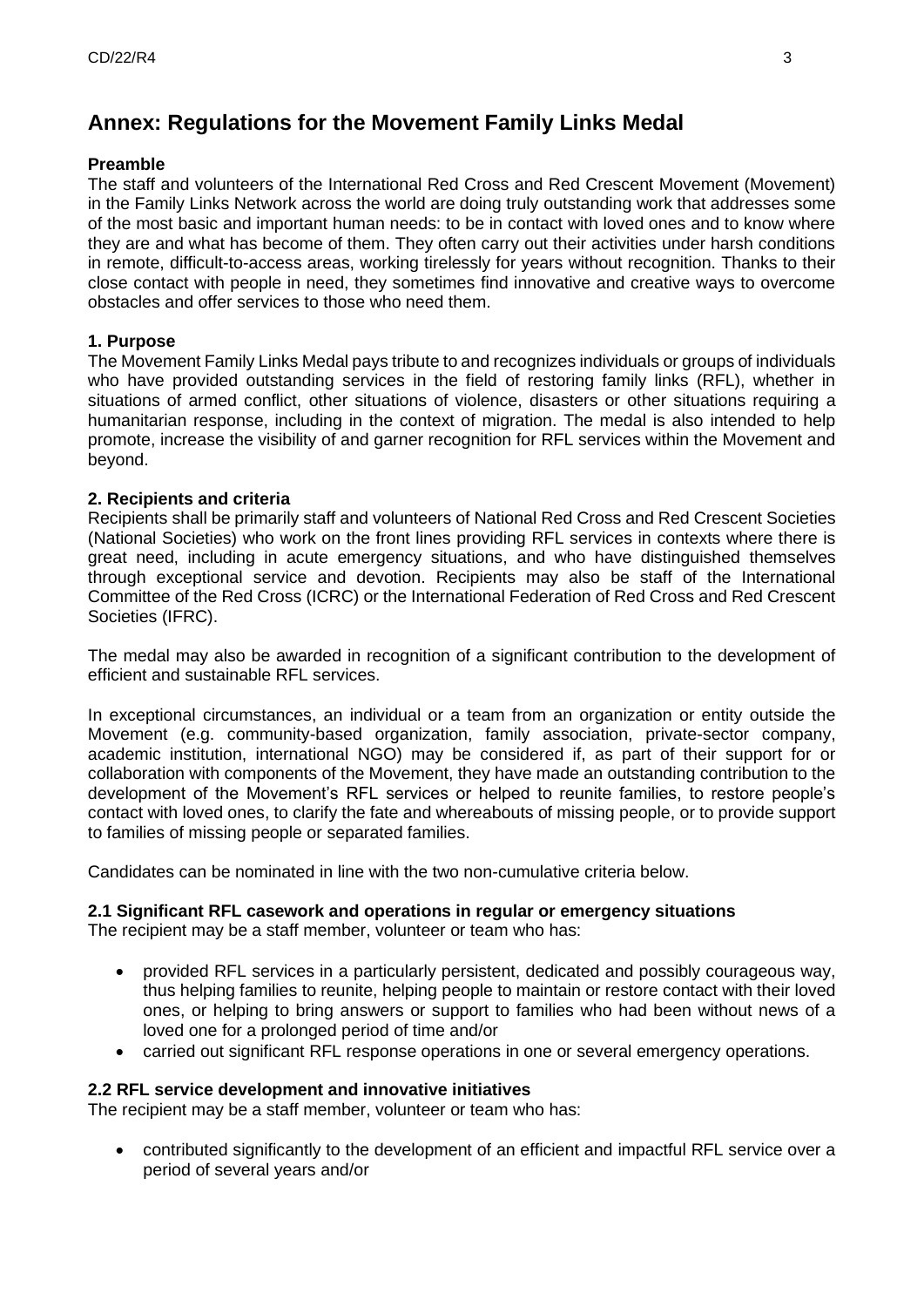• led the development of innovative tools, ways of working or training to drive forward RFL services for the Family Links Network regionally or globally.

#### **3. Conditions and further considerations**

The medal shall be awarded based on the merits of individual nominees. However, the components of the Movement, when nominating a candidate, and the RFL Leadership Platform, when selecting the recipients of the medal, shall give due consideration to ensuring diversity, for example, with regard to gender, ethnic origin, social background, and contextual and geographic considerations.

When nominating a team, the members of that team should be individually identified and have performed their service in a set context or framework.

Movement components are also required to conduct due diligence to assess the integrity of the proposed candidates, particularly that the candidate:

- is not and has not been engaged in activities that contravene the Fundamental Principles or that could otherwise undermine the image and reputation of the Movement
- has not been sanctioned by any component of the Movement for:
	- o violations of any of the Movement components' codes of conduct
	- $\circ$  expressions of character or morals incompatible with the seven Fundamental **Principles**
	- o fraudulent or corrupt behaviour
	- $\circ$  violations of laws or policies relating to sexual exploitation, abuse, discrimination or harassment
- has not been convicted of a criminal offence or been subject to a civil penalty whose nature could threaten the reputation or standing of the Movement.

In reviewing nominations and before taking its decision, the RFL Leadership Platform shall also endeavour, within the confines of its role, to verify nominees' reputation and their integrity with regard to the above criteria. Any person alleged to have committed and/or been placed under investigation for any of the above is ineligible to be awarded the medal until the investigations have been completed and the nominee has been cleared of such allegations.

For example, pending the final outcome of any criminal, civil or disciplinary proceedings in progress against a nominee, the RFL Leadership Platform would be required to put their nomination on hold.

The RFL Leadership Platform may consider awarding the medal posthumously as long as the nominee's death occurred within the past few years.

#### **4. Number of medals to be awarded**

In principle, the number of medals will be limited to five every two years and be awarded on the occasion of the Council of Delegates.

#### **5. Procedure**

The RFL Leadership Platform sends a circular letter containing the nomination form to the components of the Movement ten months before the opening of the next Council of Delegates. The components return the duly completed form, together with supporting documents, to the RFL Leadership Platform.

A component of the Movement may nominate a candidate from among its own staff or volunteers. Components of the Movement may also nominate a candidate from an organization outside the Movement, provided the candidate has given their explicit consent and the duly completed nomination form and supporting documents are submitted.